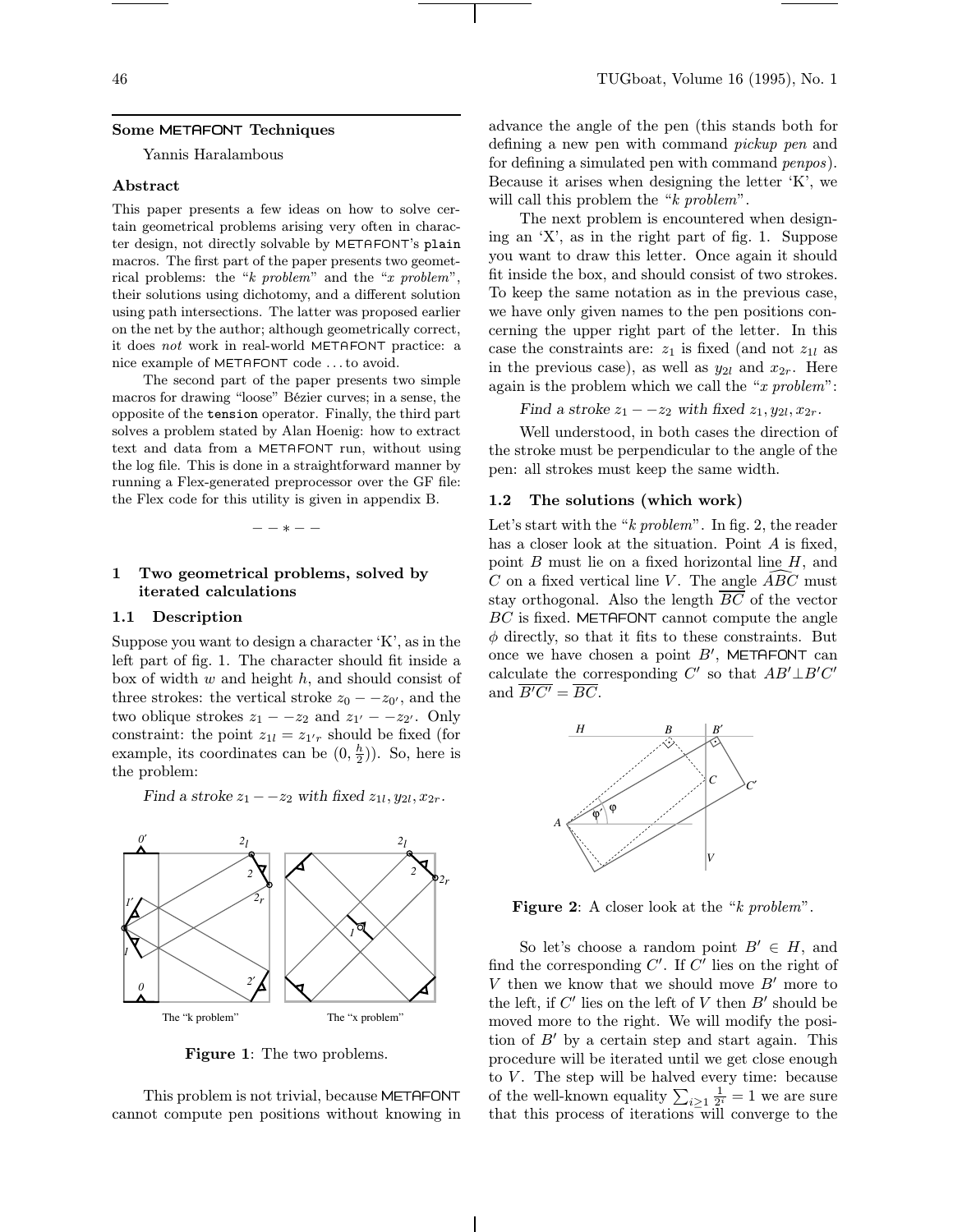correct result. One may argue that the result will always be approximate; this is true in mathematics but a useless remark in computer calculations, since all values are approximate anyway. Once we have a sufficient precision we stop; the sufficient precision

depends on the implementation and the resolution of our character. This process is called dichotomy (from  $\delta$ i $\chi$ α = in two pieces, and τέμνω = to cut), and is usually one of the first exercises in most programming languages. The code is shown below.

```
def solve k problem(suffix \$, \$\, \\s\s\expr\pen_width, first_try) =
pair z-zero; z-zero = z$;
numeric x\_one, y\_one, x\_two;
y\_{one} = y_{\$}\; ; \; x\_{one} = \text{first\_try}; \; x\_{two} = x_{\$}\; ;numeric theta, n; n := 1;
forever:
           clearxy; z_{\$} = z zero; z_{\$} = (x \text{ on } e, y \text{ on } e);theta := angle(z_{ss} - z_s); \ pos_{ss,1}(pen\_width, theta - 90);if y_{\$} > y_{\$}\$:
              z_{\$}\_{1r}else:
              z_{\$\$.1l}f_1 = z_{\$}\;
     x\_{one} := x\_{one}if x_{\$}\$,1r} > x_{\_}two: -else: +
     fi abs(first\_try - x_{\$})/(2 ** n);exitif((abs(x_{ss,1r} - x_{two}) < 0.1) or (n > 13)); n := n + 1;
endfor
pos_{\$}\$(pwidth, theta - 90); z_{\$}\$r} = z_{\$}\r{r};
enddef;
```
This procedure expects that you feed it with: (a) the suffixes of points  $z_{1l}, z_{2l}$  and  $z_{2r}$ , (b) the width of the pen, (c) a hint on the first choice for  $x_{2l}$ . It usually works fine when your hint is simply the x-coordinate of  $z_{2r}$ . Theoretically it can go wrong if the x-projection of  $z_{1l}-z_{1r}$  is bigger than the first step of the iteration process. But this can hardly ever happen.

The iteration is stopped either (a) when the distance of  $z_{2r}$  to V is less than a tenth of a pixel, or (b) if  $n = 14$ , because the next step would produce a denominator  $2^{15} = 32,768$ , which is too big for (usual) METAFONT. Experience shows that with 8 steps one is usually done — again, all depends on the resolution.

Let's consider the second problem now. As the reader can see in fig. 3, only the position of point A differs. Nevertheless, this makes a big difference for METAFONT: in the previous problem, once we had chosen  $B'$  we could immediately calculate the position of  $C'$ . This is not the case here: all we know is that if D' is the middle of  $B'C'$ , then  $AD' \perp B'C'$ . So we need a different technique already to calculate the location of  $C'$  for each step of the iterating process. This will be done again by iteration.



Figure 3: A closer look to the "x problem".

But first let's consider two geometrical facts which we are going to use.

**Fact 1.** Let  $\mathcal C$  be a circle, centered at  $O$ , and P a point outside the circle. For every line  $\Delta$ , going through P and intersecting the cir $cle$  at points  $X$  and  $X'$ , the product of lengths  $\overline{PX} \cdot \overline{PX'}$  is constant. In particular, if PT is a tangent to the circle going through P, then  $\overline{PT}^2 = \overline{PX} \cdot \overline{PX'}$ .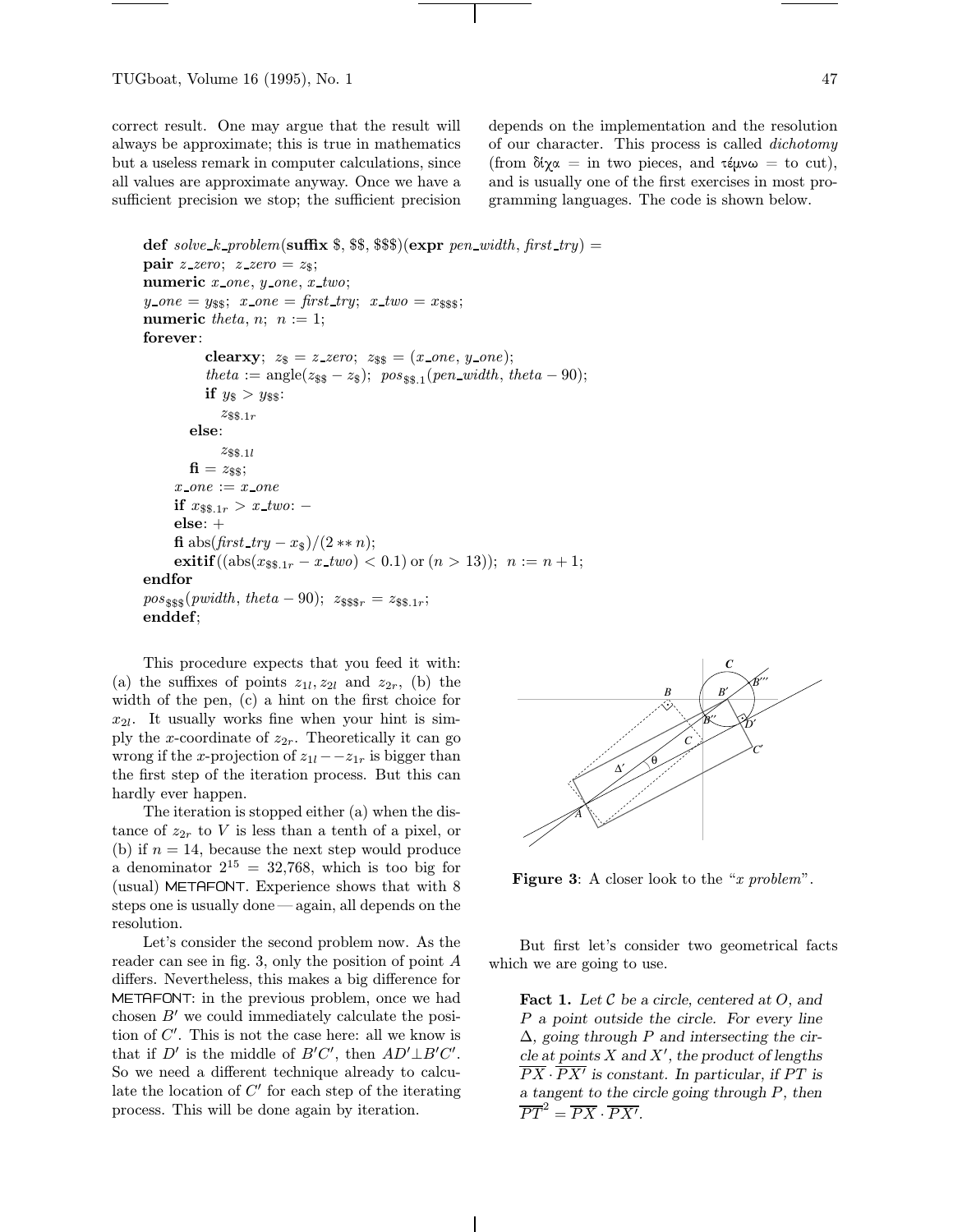As the reader can see on fig. 4, it follows from the previous fact that if  $\Delta'$  is the line going through  $P$  and  $O$ , and intersecting the circle at  $Y$  and  $Y'$ , then  $\overline{PT} = \sqrt{\overline{PY} \cdot \overline{PY'}}$ .



Figure 4: Two facts from elementary Euclidean geometry.

The second fact is even more trivial:

Fact 2. Let ABC be an orthogonal triangle; the right angle shall be  $\widehat{ABC}$ ; let's call  $\overline{CAB} = \theta$ , and a, b, c the lengths of faces opposite to points  $A, B, C$ . Then  $\theta = \arccos(\frac{c}{b})$ .

Let's return to our problem (see fig. 3).  $D'$  is on a circle  $\mathcal C$  centered at  $B'$ , of radius  $\frac{1}{2}\overline{BC}$  (half the width of the stroke, since  $\overline{B'D'} = \overline{D'C'}$ . Also we know that  $AD' \perp B'C' \Rightarrow AD' \perp B'C' \Rightarrow AD'$  is tangent to circle  $\mathcal C$ . Let's draw the line  $\Delta$ , going through points A and B'. It will intersect C at points  $B''$  and  $B^{\prime\prime\prime}$ . From **Fact 1** we know that  $\overline{AB^{\prime\prime}}\cdot\overline{AB^{\prime\prime\prime}} = \overline{AD^{\prime}}^2$ . So we do not yet have  $D'$  itself, but the length of  $AD^{\prime}$ .

Let's apply now **Fact 2** to the orthogonal triangle  $AD'B'$ . We obtain:  $\theta = \arccos(\overline{AD'}/\overline{AB'})$ . Once we have the angle and the length of  $AD'$ , we have point  $D'$ , and we are done for this step of the iterating process. The remainder of the solution is similar to that of the " $k$  problem": we are moving  $B'$  around until  $C'$  is close enough to line  $V$ .

Let's try to implement this solution in META-FONT. Fact 1 can be implemented easily: of course one should avoid multiplying two lengths (because of a possible overflow error), but there should be no problem if we take the square root of each length first (for purists: lengths are always positive!). So instead of  $\overline{AD'}^2 = \overline{AB''} \cdot \overline{AB'''} = \underline{\overline{we}}$  will formulate the equation as  $\overline{AD'} = \sqrt{\overline{AB''}} \cdot \sqrt{\overline{AB''}}$ .

Fact 2 is a little harder to implement. As a matter of fact, the reader may have noticed that although METAFONT provides exponential and logarithmic functions, there are no inverse trigonometric functions. What should be done? Unfortunately, METAFONT offers no complex calculus so that formulas such as  $cos(x) = \frac{1}{2}(e^{xi} + e^{-xi})$  could be applied; power series cannot be used either because our candidates for angles are not necessarily in a neighborhood of 0; using an external program to make this calculation would be highly unorthodox. Let's use dichotomy once again!

Here is the code for a arccosd procedure in METAFONT:

```
def \textit{arccosd}(\textbf{expr } ttt) =
if tt > 1:
    message("error: arccosd argument > 1!!??"); stop;
else: numeric a ;
    numeric test, nnn, prev; test := 45; nnn := 1;
    prev := \cosh(test);forever:
         nnn := nnn + 1;if \cos(dtest) < ttt:
              test := test - (90/(2 * * nnn))else:
              test := test + (90/(2 * * nnn))fi;
         exitif((abs(test – prev) < 0.01) or (nnn > 14);
         prev := test;endfor
\mathbf{f}ia := test; enddef;
```
The above procedure requires as argument a number  $tt \in [0,1]$ . It stores the result in the numeric variable  $a_{-}$ . The first try is always  $\frac{\pi}{4}$ . Since we want to solve a specific problem (the " $x$  problem"), one must consider arccosd for only the first quadrant: solutions will always be in the range  $\int_0^{\frac{\pi}{2}}$ . One can easily generalize the code to work in different ranges. In particular it would be nice to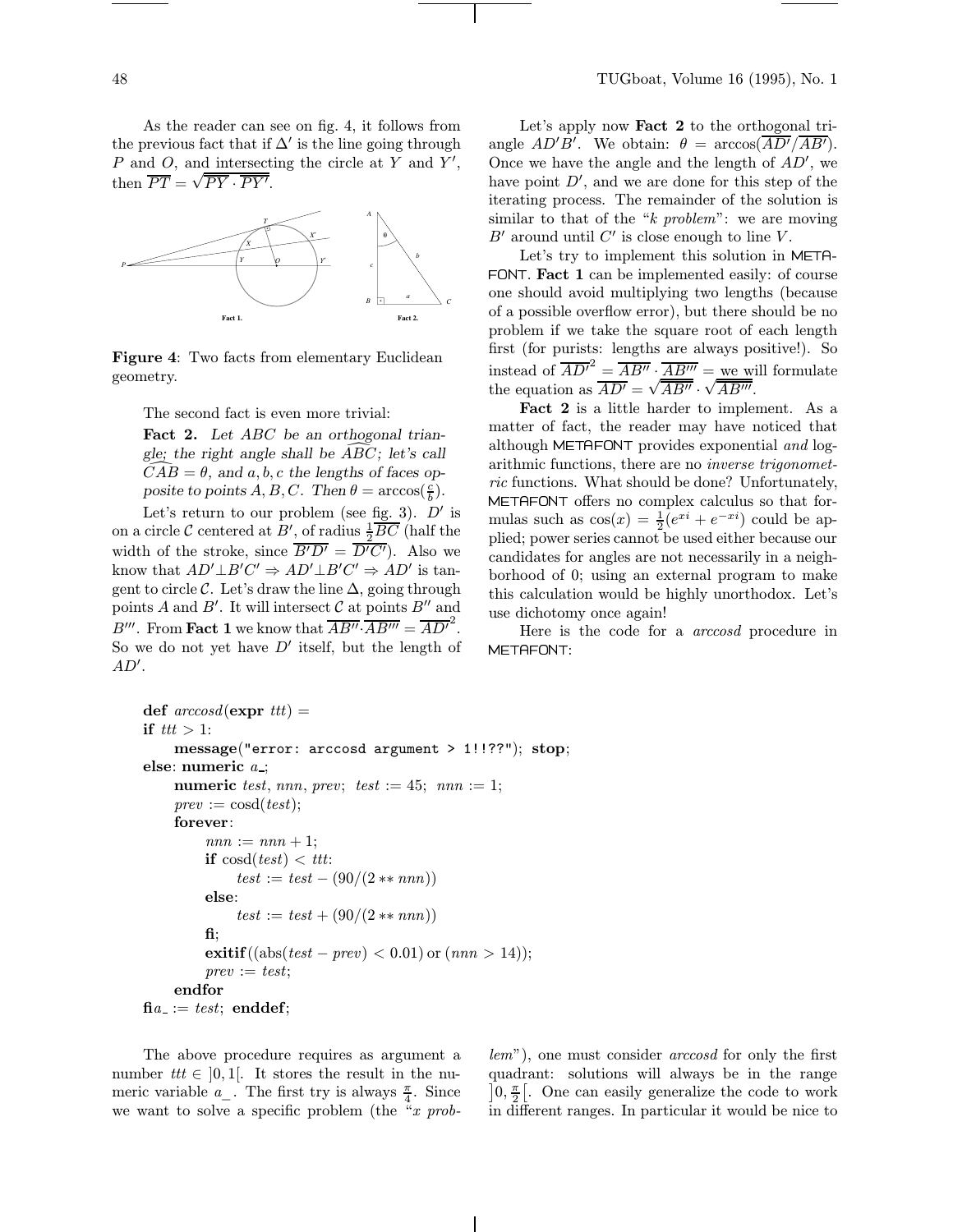modify the code to allow us getting results in the complex domain for  $tt \in [-\infty, 0] \cup [1, \infty]$  but the author can hardly see the utility of these for META-FONT...

Let us now have a look at the solution of the " $x$ " problem", as it is shown below.

A word of explanation concerning the pen position \$\$ is perhaps necessary. This is a quick way to

obtain the intersection of line  $\Delta'$  (fig. 3) and circle C: the pen \$\$ lies on  $\Delta'$  and points  $\mathcal{S}_r$  and  $\mathcal{S}_l$  are at the right distance from point \$\$. As we shall see in the following section this method yields results that are accurate enough for our purpose.

The same idea has been used to explicitly define point \$\$.1: by taking pen position \$, the right edge of the pen is on point  $D'$  of the figure.

```
def solve x_problem(suffix \$, \$\, \\)(expr pen_width, first_try) =
pair z-zero; z-zero = z<sub>$</sub>;
numeric x\_{one}, y\_{one}, x\_{two};
y\_{one} = y_{ss}; x\_{one} = \text{first\_try}; x\_{two} = x_{sss};numeric theta, n, phi, tangent length; n := 1;
forever:
      clearxy; z_{\$} = z\_zero; z_{\$} = (x\_one, y\_one);theta := \text{angle}(z_{\text{ss}} - z_{\text{s}});pos_{\$}\(pen_width, theta);
      tangent\_length := \sqrt{\text{sqrt}(\text{length}(z_{\text{S\#1}} - z_{\text{S}})) \cdot \text{sqrt}(\text{length}(z_{\text{S\#2}} - z_{\text{S}}))};arccosd(tangent\_length/\ length(z_{\ - z_{\$})); \phi h := theta - a_{\rightarrow};
       pos_{\$\left(2tangent\_length, \,phi\right)$}; z_{\$\$\,1r} = z_{\$\,r} + (z_{\$\,r} - z_{\$\,s}); z_{\$\$\,1l} = z_{\$\,s};
      x \text{ on } e := x \text{ on } eif x_{\$}\$,1r} > x_{\_}two: -else: +
          fi
          abs(first\_try - x_{\$})/(2 ** n);exitif((abs(x_{\text{ss},1r} - x \text{ two}) < 0.1) or (n > 13)); n := n + 1;
endfor
z_{\$\$\$1} = z_{\$\$.\,1l};\ \ z_{\$\$s\}r} = z_{\$\$,\,1r};\ \ z_{\$\$\$} = 0.5[z_{\$\$\$l},\ z_{\$\$\$r}];enddef;
```
The entries for this procedure are the same as for solve  $k$  problem. Again the problem is solved in the specific case of the right and upper part of letter 'X'; for the other possible cases, one should either change the code (straightforward but tedious), or use symmetry arguments.

### 1.3 A solution which doesn't work, and why

The author must confess that the first time he had to solve the "x problem" was during a METAFONT tutorial at the Royal Holloway College (UK) [this shows how badly the tutorial was prepared...  $mea$ culpa]. On the spot I could find no solution, yet on my way back across the Channel on the ship I found the code shown below. I am convinced that people taking the tunnel nowadays write better METAFONT code!

Let  $\mathcal C$  be a circle, centered at  $B'$  and of radius  $\frac{1}{2}\overline{BC}$ , as in fig. 5. The intersection of  $\Delta'$  and  $\mathcal C$  gives us points  $B''$  and  $B'''$ . From **Fact 1**, we obtain the length of  $AD'$ . Now,  $D'$  is at a known distance from

A, and upon circle  $\mathcal{C}$ . Take a circle  $\mathcal{C}'$ , centered at point A and of radius  $\overline{AD'}$ . The (right) intersection of circles  $C$  and  $C'$  is the desired point  $D'$ .



**Figure 5:** A solution of the " $x$  problem" which doesn't work in METAFONT.

This method is mathematically correct— but if you try it out you will get extremely bad results.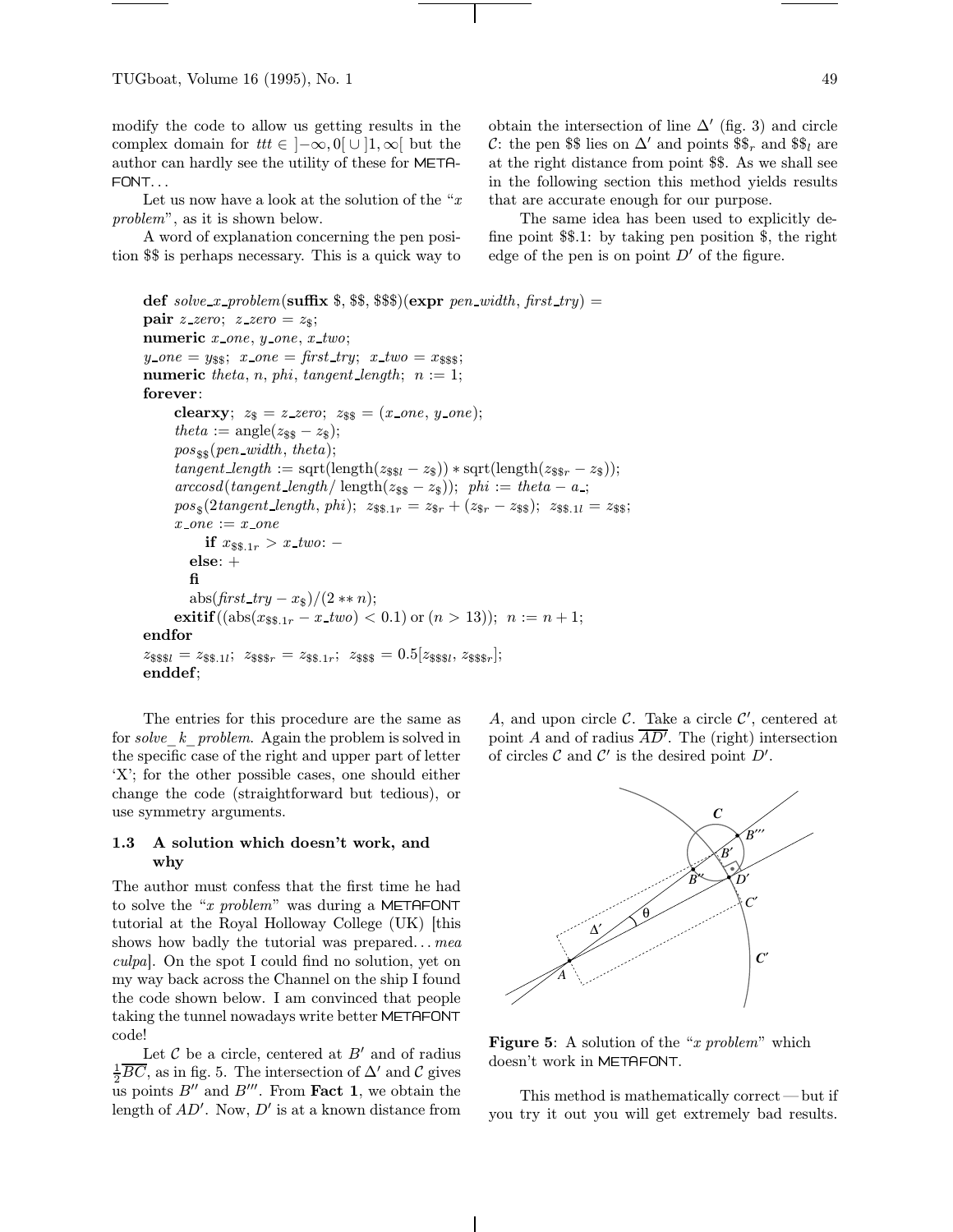The problem is that when we define a path, META-FONT does not consider it as an abstract curve, but as a set of pixels. When we ask for the intersection of two paths, we obtain the pixel which is the closest to the (theoretical) intersection of the paths. In the solution sketched above, the intersection of the two circles is taken as an abstract point, and its coordinates are used for calculations. The result is of course completely deformed.

### 2 Loosening Bézier curves

Bézier curves are quite beautiful, and METAFONT allows us to obtain them even out of only partial information: for example, one can ask for "a curve leaving point A following a vertical direction and arriving at point B following a horizontal direction". There is an infinite number of Bézier curves with exactly these features; METAFONT will choose one of them, out of hard-wired criteria. Most of the time, METAFONT's choice is exactly what you need; but it may also happen that you want to keep some other curve in the same set. There are two operators allowing us to do this:

- 1. tension, which allows us to get tense curves;
- 2. controls, by which we can explicitly determine the control points of our Bézier curve.

One can use tension quite intuitively: for a value of 1, the path remains unchanged; for higher values the path gets more and more tense. On the other hand, the operator controls gives us absolute control of the curve — but this is certainly not intuitive; maybe Leonardo da Vinci was smart enough to be able to guess the control point coordinates of Joconda's smile, but the rest of us would probably be unable to do it.

So it happened that the author often needed "loose" Bézier curves, and was unable to obtain them; unfortunately, tension doesn't work with values less than .75. (In fact, the METAFONTbook does not mention what the lower bound of the tension parameter is; however, repeated tries by the author have shown that the value .75 still works, while  $.75 - \epsilon$  produces an error message.) With the following code, one can get arbitrarily loose Bézier curves:

def  $npush(\text{expr } p, coef) =$ hide(pair firstpt, firstcpt, secondcpt, secondpt; firstcpt  $=$ postcontrol 0 of p; secondcpt = precontrol 1 of p; firstpt = point 0 of p; secondpt  $=$  point 1 of p; pair intersectpt, newfirstcpt, newsecondcpt;  $intersectpt - firstpt = whatever * (firstpt - firstpt);$  $intersectpt - secondpt = whatever * (secondpt - secondpt);$  $newfirstcpt = coef[firstcpt, intersectpt];$  newsecondcpt = coef [secondcpt, intersectpt]; ) firstpt . . controls newfirstcpt and newsecondcpt . . secondpt enddef;

The macro npush takes two arguments: the path we want to loosen, and a numerical coefficient. For value 0 of this coefficient, the path remains unchanged. What happens when we increase this value? Let's consider the intersection point of the two Bézier tangents (the tangent at curve beginning and end). We know that control points always lie on these two tangents. For values between 0 and 1 of the coefficient, the control points travel between their original positions and the intersection point. For value 1 both control points are identified with the intersection point. For values higher than 1 they continue their travel outside of the Bézier triangle.

In Appendix A the reader can see the effects of the npush macro applied uniformly to all paths of a circle, with values of the coefficient going from −5 to 5.

As the reader has surely already noticed, this macro doesn't work when the tangents are parallel (because there is no Bézier triangle in that case). A second macro, with a slightly different approach covers all possible cases:

def mpush(expr p, lcoef, rcoef) = hide(pair firstpt, firstcpt, secondcpt, secondpt; firstcpt = postcontrol 0 of p; secondcpt = precontrol 1 of p; firstpt = point 0 of p; secondpt  $=$  point 1 of p; pair newfirstcpt, newsecondcpt;  $newfirstcpt - firstpt = loef * (firstcpt - firstpt);$  $newsecondcpt - secondpt = roef * (secondpt - secondpt);$ firstpt . . controls newfirstcpt and newsecondcpt . . secondpt enddef;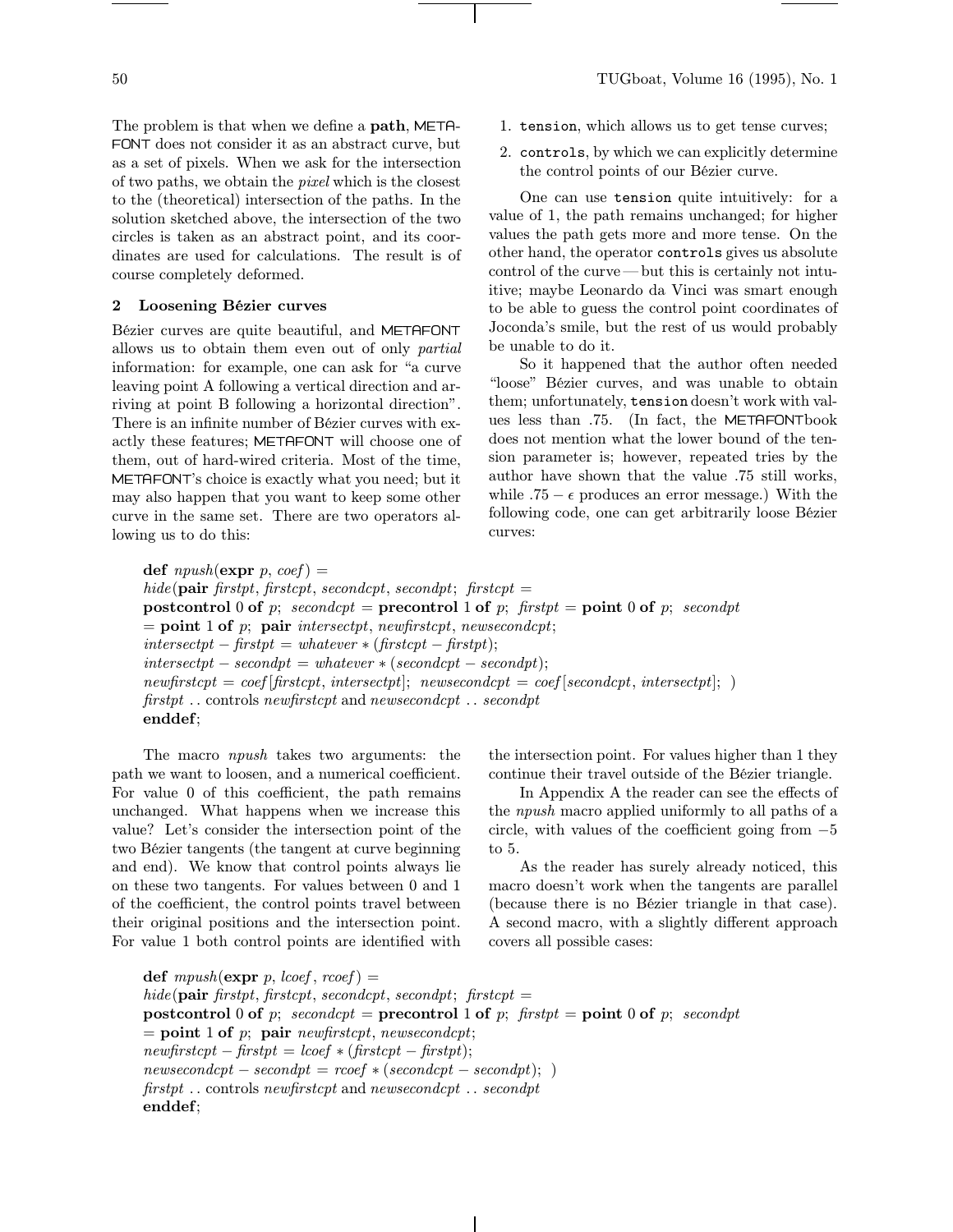TUGboat, Volume 16 (1995), No. 1  $\qquad 51$ 

This macro has three arguments: the path which we will modify, and two numerical coefficients, corresponding to the transformation at curve beginning and at curve end. This time we multiply the distance of the first control point from curve beginning by the first coefficient, and that of the second control point from curve end by the second coefficient. Hence, in this case, value 1 for both coefficients will leave the path unchanged. For values higher than 1 the path will "swell", while for values tending to 0 it will become more and more tense.

These two macros may not be as reliable as primitive METAFONT operators, but they produce easily predictable results and are suitable for finetuning of character parts.

# 3 Getting text and numeric data out of a font

In his extremely interesting paper on communication between T<sub>E</sub>X and METAFONT [1], Alan Hoenig states that "... METAFONT's file handling abilities are greatly crippled when compared to TFX. Other than font pixel files, font metric files, and log files,  $METAFONT$  cannot write files..." To remedy that situation, we present GFtoTXT, a small utility for reading text (and any other information) out of GF files produced by METAFONT. As a matter of fact, METAFONT has a *special* command, just like T<sub>F</sub>X, but until now, no DVI driver was able to use it (as a possible use, one could very well imagine Post-Script color instructions embedded in the GF files, taken over by the PK files and translated into real PostScript commands by the DVI driver).

GFtoTXT is written in Flex, a UNIX-originated lexical analyzer, under GNU copyleft. Flex allows the generation of highly reliable C code out of sim-

ple pattern matching, using regular expressions and states. The Flex code of GFtoTXT is very short; the reader can find it in Appendix B. To obtain an executable, (a) run this code through Flex, with the -8 option— Flex will produce a C file called lex.yy.c (or LEX\_YY.C on Messy-DOS systems); (b) compile it using your favourite C compiler. The Flex code as well as executables can be found on ftp.ens.fr, in pub/tex/yannis/gftotxt.

How does it work? There is one convention which must be followed: every string which we want to extract from the METAFONT run must start with the character #. This precaution is necessary because METAFONT itself sends several strings to the GF file by using internal special commands.

These will be ignored by GFtoTXT. Hence, to obtain the string "Hello world!" in our output file (let's call it output.txt), we will include the command

### special("#Hello world!");

in the METAFONT code of our file (let's call it input.mf). GFtoTXT reads from the standard input flow and writes to the standard output flow, so we only need to redirect these; here is the necessary command line:

#### GFtoTXT < input.mf > output.txt

GFtoTXT allows three additional conventions in METAFONT strings: (a)  $\infty$  will produce a carriage return in the output file, and (b)  $\mathbf x$  followed by a two-digit (lowercase) hexadecimal number between 00 and ff will produce the corresponding 8-bit character in the output file,  $(c) \ X$  followed by a four-digit (lowercase) hexadecimal number between 0000 and ffff will produce the corresponding 16 bit character in the output file. Convention (a) is useful for "formatting" the output file, for example

special("#(CHAR C A\n (HEIGHT R " & decimal  $h \& \vee$ )\n (WIDTH R " & decimal  $w \& \vee$ )\n");

will produce

(CHAR C A (HEIGHT R 99.99976) (WIDTH R 129.99683)

Convention (b) is useful for inserting 8-bit characters (or characters in the range "00–"1f) into the output file. Finally, convention (c) can be useful to those of us who use UNICODE encoding: wouldn't it be nice to have METAFONT say to us  $\heartsuit\Sigma$ <sup>,</sup> άγαπῶ $\heartsuit$ ? the necessary code would be

# special("#\X2665\X03a3\X0027\X0020\X1f00\X03b3\X03b1\X03c0\X1ff6\X2665");

#### 4 Bottom line

The different METAFONT techniques presented in this paper are certainly not programmed in the most elegant way; the author needed them for specific purposes, and stopped testing and refining whenever the specific problem was solved. It is not the goal of this paper to provide the reader with powerful new tools, but rather to stimulate him/her in creating his/her own, and to go beyond the plain and cm base macros. In all three examples, the basic idea was very simple: iterate calculations until a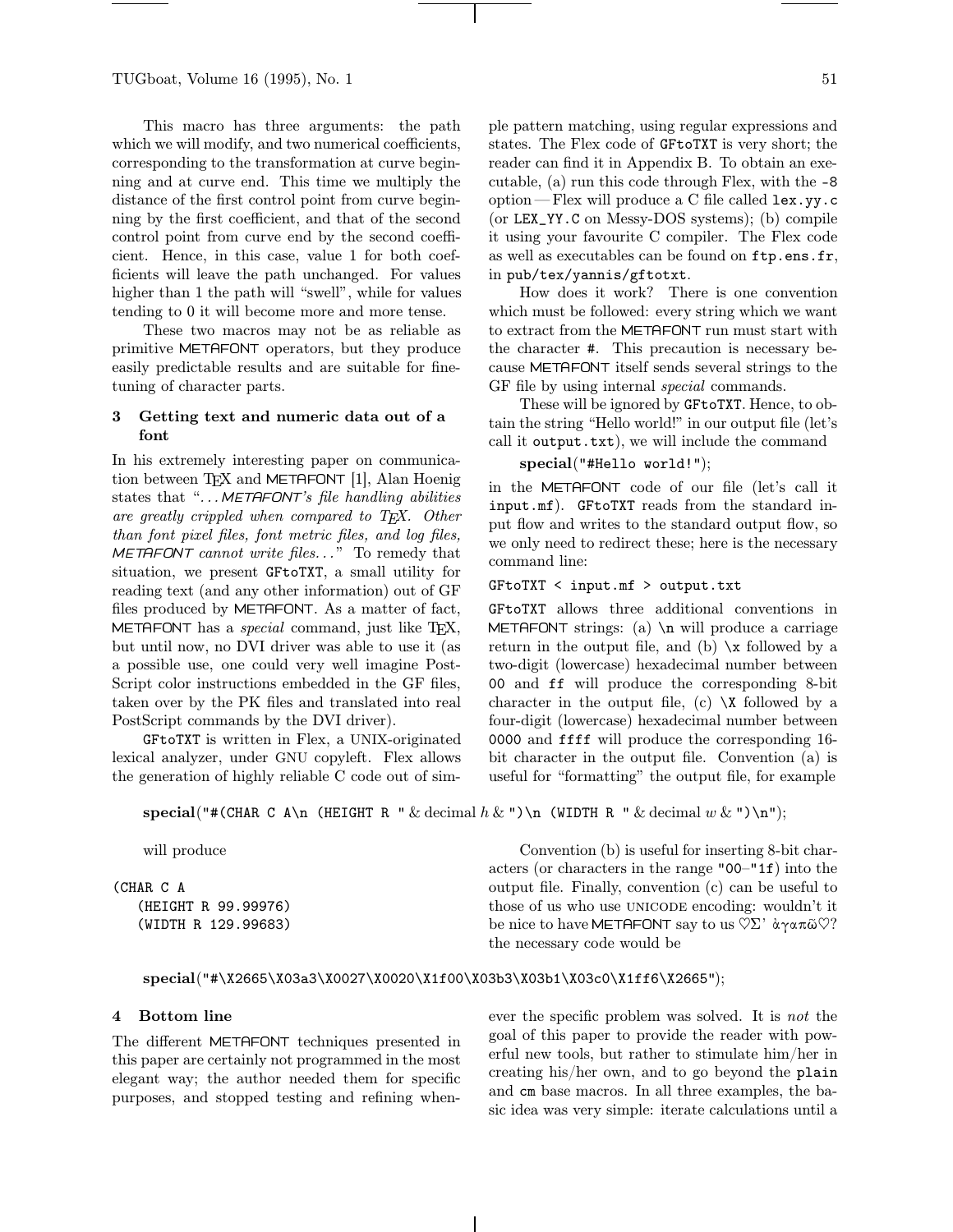sufficiently precise approximation is obtained, modify a path by manipulating the control points in the background, read the GF file by something else than GFtoPK or GFtoDVI. By writing down and sharing such ideas we can make out of METAFONT an even friendlier and more productive font design tool. To discuss METAFONT relative issues, but also font design in general (and why PostScript and TrueType are less efficient than METAfonts), join the META-FONT e-mail discussion list! The address of the list on the Internet is:

# metafont@ens.fr

You can subscribe by sending the following subscription message to listserv@ens.fr:

SUBSCRIBE METAFONT Your name and institution

#### References

- [1] Hoenig, A. When  $T_F X$  and METAFONT talk: Typesetting on curved paths and other special effects, pp. 549–553, TUGboat 12 (4), 1991
	- $\diamond$  Yannis Haralambous 187, rue Nationale, 59800 Lille, France. Email: haralambous@ univ-lille1.fr



### A Transforming a circle through npush